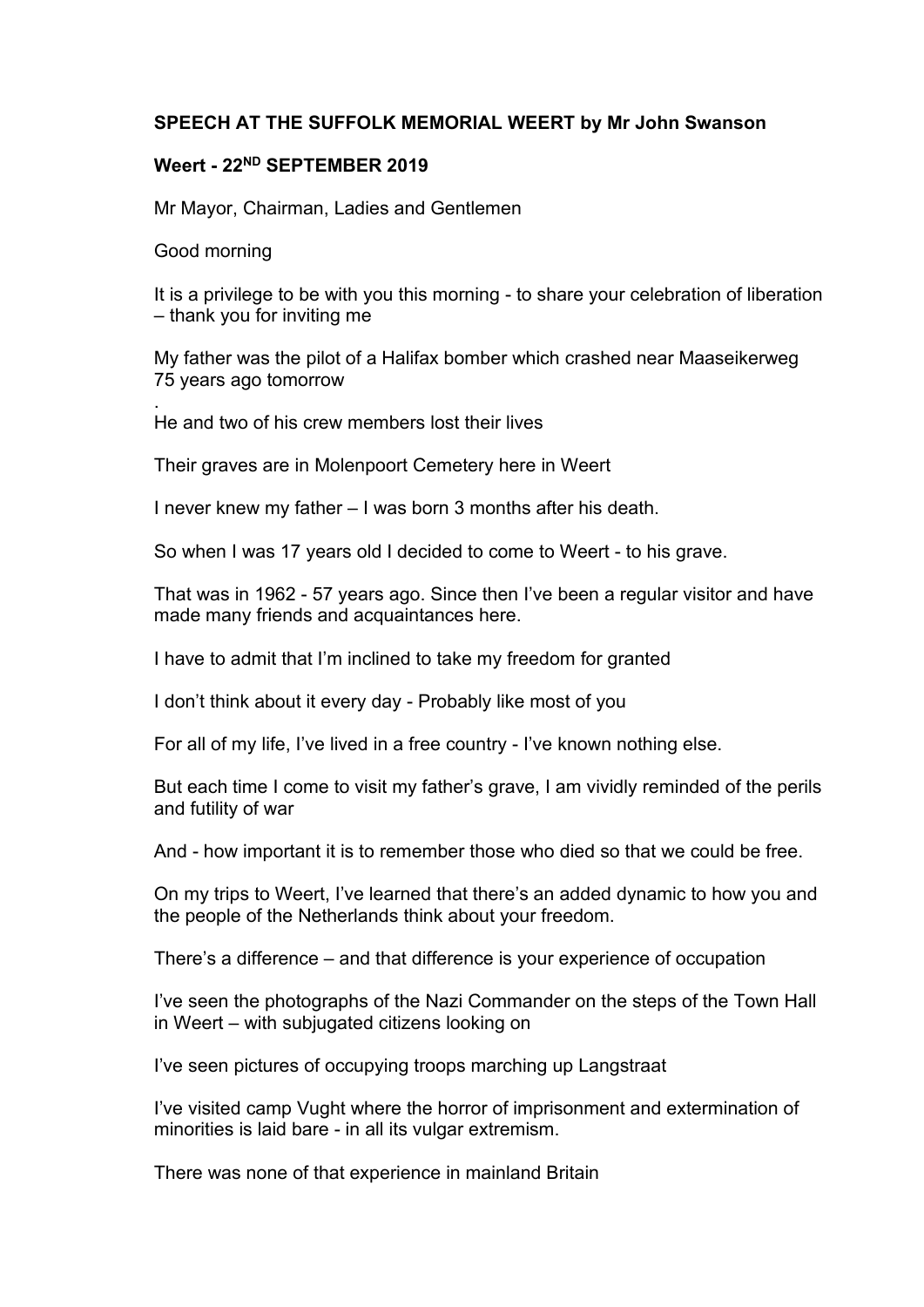You see - the last time Britain was invaded was by a Dutchman!

By the forces of William Prince of Orange

We welcomed him with open arms

Not a shot was fired - and we crowned him King William 3rd in 1689

So to a great extent - in the UK we have little or no understanding of what it's really like to be occupied

For almost 1000 years we have been invasion free - We have been insulated from European invasions and counter invasions

Consequently consideration of what freedom means to us – to me - perhaps comes from slightly different angle to yours.

It may go some way to explaining our views on the value of the EU and Brexit –

But don't worry - I'm not going to go there!

What we do have in common – is an understanding of how important our freedom is to all of us

And our joint determination to preserve it

But what does freedom mean?

What does it mean to you?

How do we protect it?

The concept is complicated – and has been the subject of thinking of philosophers for thousands of years

It changes as society changes – freedom and its definition evolves as we and our countries, our laws and institutions evolve

Over the centuries we've developed moral codes – religious and secular

Codified structures administered for the good of society by the majority have matured for the most part as democracies – with morality as their foundation

Our democratically elected governments should - in theory - provide a safety net

They should protect our freedom against the forces of totalitarianism – but history tells us that even the most carefully structured democracies can and do fail

When government is deficient and weak, when it's not strong and decisive, the very systems we have in place to protect and nurture our freedom can collapse.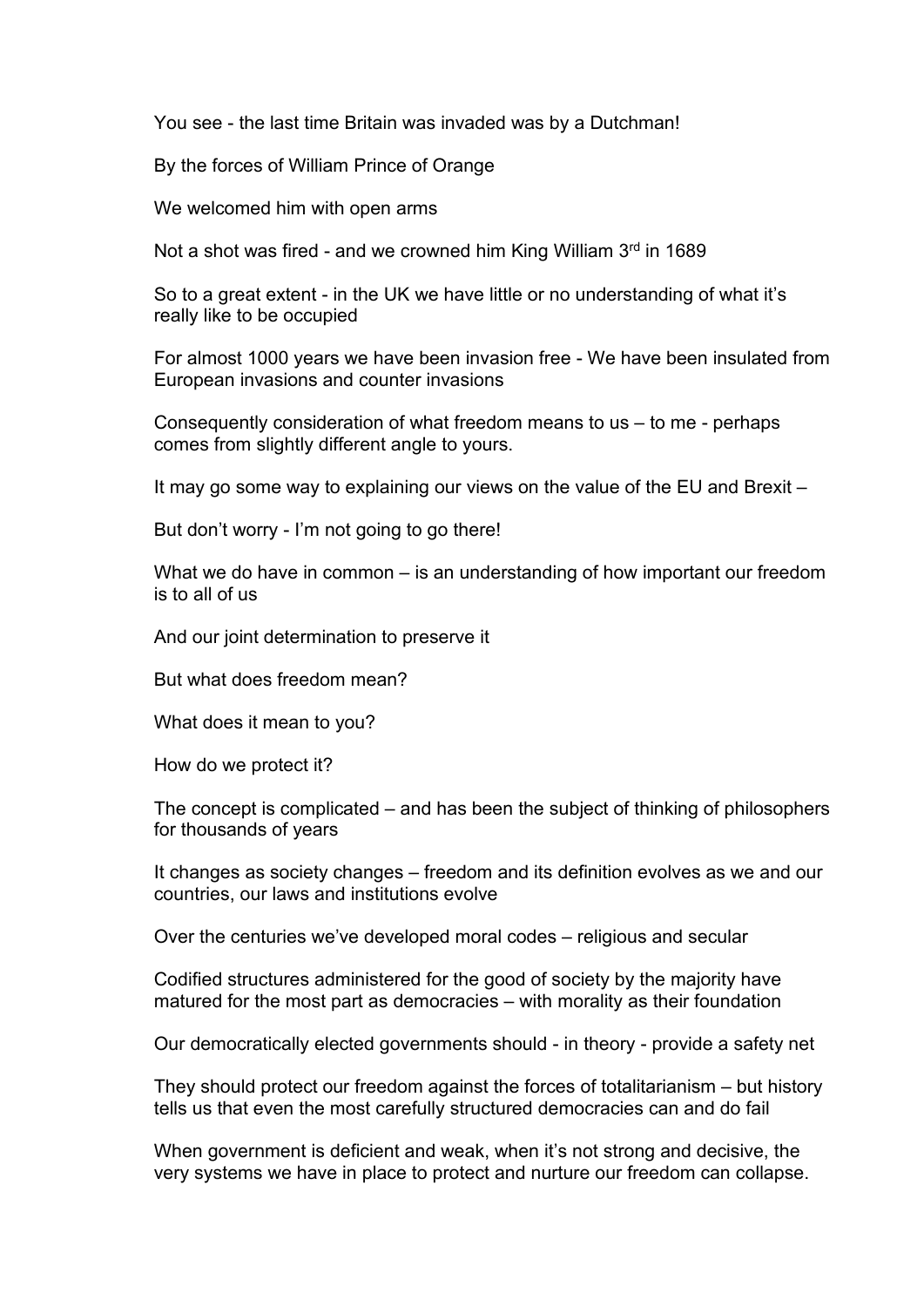Extremist minorities exploit weakness, - and guess what – religious, ethnic and nationalistic groups polarise to support them.

Extremism offers a winning and alluring alternative to weak and indecisive government

Many extreme governments masquerade as being democratic, but are actually totalitarian

They subjugate their citizens and are outwardly aggressive and dangerous

Lord Acton a 19<sup>th</sup> century British philosopher said 'Power corrupts – absolute power corrupts absolutely' – Never a truer word

Ranged against our democracies are those who have absolutely no respect for individual rights or freedoms and will stop at nothing to achieve their aims.

To them human life is cheap and dispensable – just as it was in Camp Vught not that long ago

Think of Syria and the awful suffering and destruction there. A Russian aided dictatorship wilfully destroying its cities and its people

Think of the threatening military aggression of Russia, China, North Korea, Iran and the like on our western democracies

Think of cyber warfare's unseen attacks on our institutions and businesses in an attempt to create chaos and instability

The threat to our nations' freedom is real – we ignore it at our peril

There's something else I'd like you to think about

Your personal freedom

In these days of electronic wizardry, large organisations and our governments gather massive amounts of information about us.

Our financial affairs, our preferences and even where we are at this very moment can easily be scrutinised and monitored

Of course there are huge benefits from the advances in communication

But there are also downsides, and dangers, in the potential invasion of our privacy and freedom

So - our individual and national freedom is not guaranteed – it's fragile – it's constantly under pressure – under siege and arguably being eroded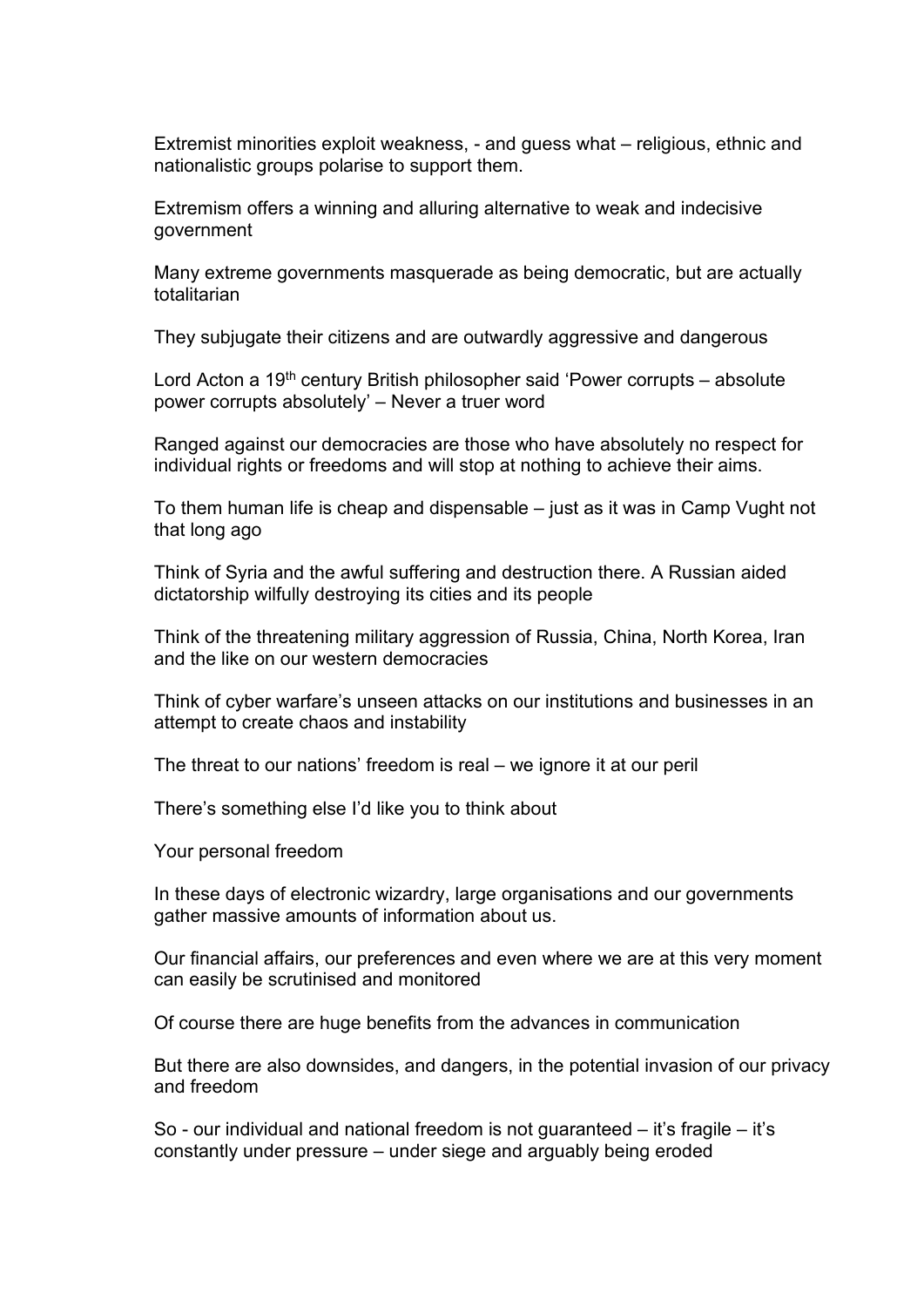Our freedom can be very easily lost

We constantly need to think about its preservation – we must remain alert to the dangers – we must not become complacent

Only those whom we elect to govern us can ensure its protection

Our freedom and how we management it, is the critical balance between living within the laws we create, and the creation of an overbearing state

So - if we are to effectively protect our freedom we must demand robust yet fair government – it is absolutely essential

We vote to elect those to whom we entrust the protection of our freedom

As an aside I've been looking at the number of us who actually do so

In the last Netherlands national election only 56% of the electorate bothered to vote

In the EU election only 42% voted in the Netherlands against an average of 50% across the EU

We must use our hard won right to vote - and then hold those we elect to account

You see – you and I are the guardians of our own freedom and by definition guardians of our nations' freedom too

But we must also ensure that those we elect have strength

Strength militarily to defend our national sovereignty – to have the ability to repel aggression

And strength to execute the administration of our laws justly - and with compassion

So what of the future?

Clearly our children are our future – it is our duty to educate them

We must tell them not just about the terrible consequences of war and possible loss of freedom - but of the lessons we've learned.

We must remind them of the sacrifice of their great grandparents

The hardship and suffering they endured so that we may be free

We must remind them too of their collective responsibility to cherish and protect their - and their nation's freedom